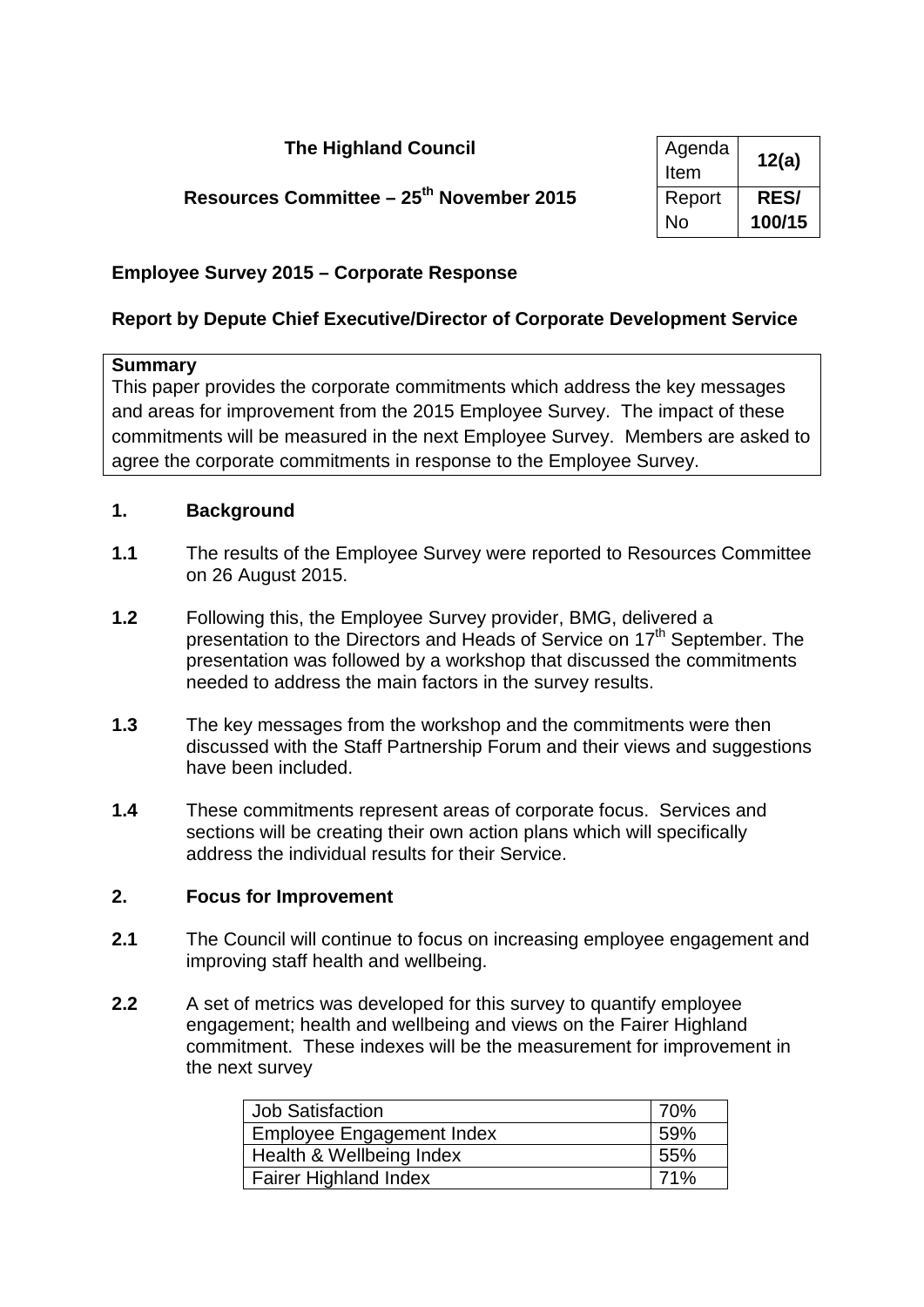**2.3** BMG's analysis of the results, including correlating responses to different questions, have been summarised in key messages and these have been used to inform the commitments:

| Key drivers of job<br>satisfaction                                                                       | Job enjoyment<br>$\bullet$<br>Sense of self-worth/making a difference<br>Culture of the organisation<br>$\bullet$<br>Feeling valued and recognised<br>Making best use of individual skills                                                                     |  |  |  |
|----------------------------------------------------------------------------------------------------------|----------------------------------------------------------------------------------------------------------------------------------------------------------------------------------------------------------------------------------------------------------------|--|--|--|
| Key factors that<br>underpin morale                                                                      | Praise<br>$\bullet$<br>Recognition<br>Guidance and support at work<br>$\bullet$<br><b>Consistent leadership</b><br>Belief that we work for a successful<br>organisation                                                                                        |  |  |  |
| Key drivers of<br>employee<br>engagement that are<br>scoring lower                                       | Line Manager discusses my training and<br>$\bullet$<br>development needs<br>Feedback on your work and performance<br>$\bullet$<br>Receiving praise for good work<br>Line Manager acts on my ideas and<br>suggestions<br>Receiving guidance and support at work |  |  |  |
| <b>Career Development</b>                                                                                |                                                                                                                                                                                                                                                                |  |  |  |
| Clear links between receiving and ERD or Review and awareness of<br>organisational values and engagement |                                                                                                                                                                                                                                                                |  |  |  |
| Workload and stress                                                                                      |                                                                                                                                                                                                                                                                |  |  |  |
| Change management and change causing worry                                                               |                                                                                                                                                                                                                                                                |  |  |  |

## **3. Commitments**

- **3.1** Based on the analysis and the proposals from the workshops, 5 commitments have been identified:
	- 1. Value and recognise staff through managers engaging with their staff
	- 2. Communicate with employees in the way that they prefer and interpret and present information to meet their needs
	- 3. Provide appropriate training and career development opportunities for all staff
	- 4. Create and sustain mental wellbeing
	- 5. Put people at the centre of change management activity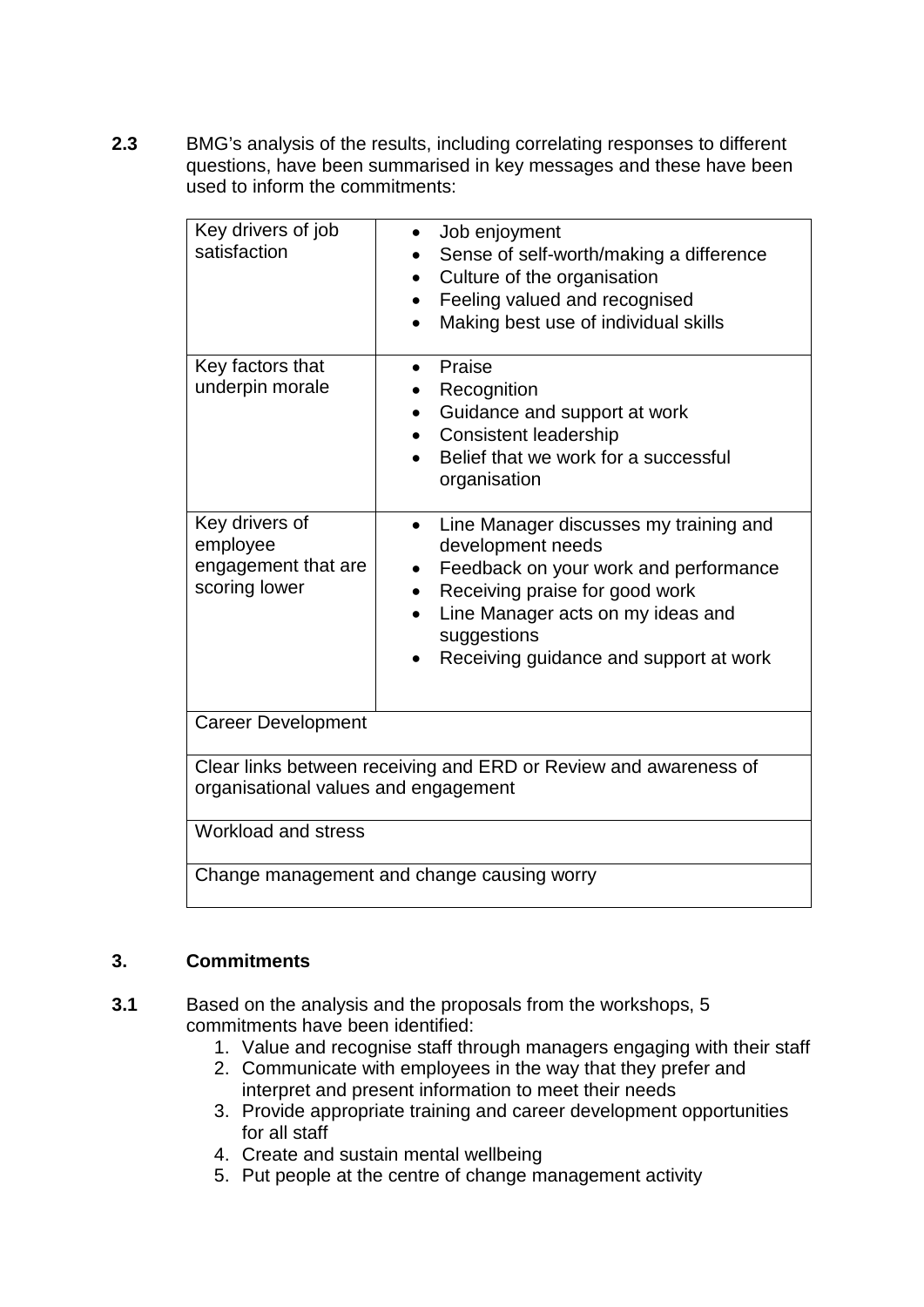**Appendix 1** outlines in more detail what these commitments mean.

- **3.2** These commitments underpin the need for all managers to recognise and value the work of employees and to ensure that they maintain the behaviours and attitude that will support and deliver the values of the Council.
- **3.3** In support of the commitments, the Staff Partnership Forum also highlighted the importance of:
	- Managers having regular conversations with staff about their work and completing an annual review
	- Managers attending the training provided particularly people management and minimising and dealing with stress
	- Identifying ways to overcome the challenge of communicating with staff not on Council email
	- Ensuring change management happens at a local level with staff engaged in a way that makes sense of the change for them

#### **4. Delivery of the Commitments**

- 4.1 The Commitments have the support of Directors and Heads of Service and implementation will start by these senior managers communicating to their management teams the expectations this places on managers, across the Council, to reinforce and support delivery of these commitments in order to improve and promote employee engagement and the well-being of the workforce.
- 4.2 Progress will be monitored through Employee Development Reviews with all managers to ensure that the necessary action is taking place and that improved outcomes are reported from the next Employee Survey.

#### **5. Implications**

- 5.1 The focus on the Fairer Highland commitment supports our equalities agenda and the commitments are achievable within our existing resources.
- 5.2 There are no legal; climate change/Carbon Clever; risk; Gaelic and rural implications.

## **Recommendation**

That Resources Committee:

a) Agrees the corporate commitments in response to the 2015 Employee Survey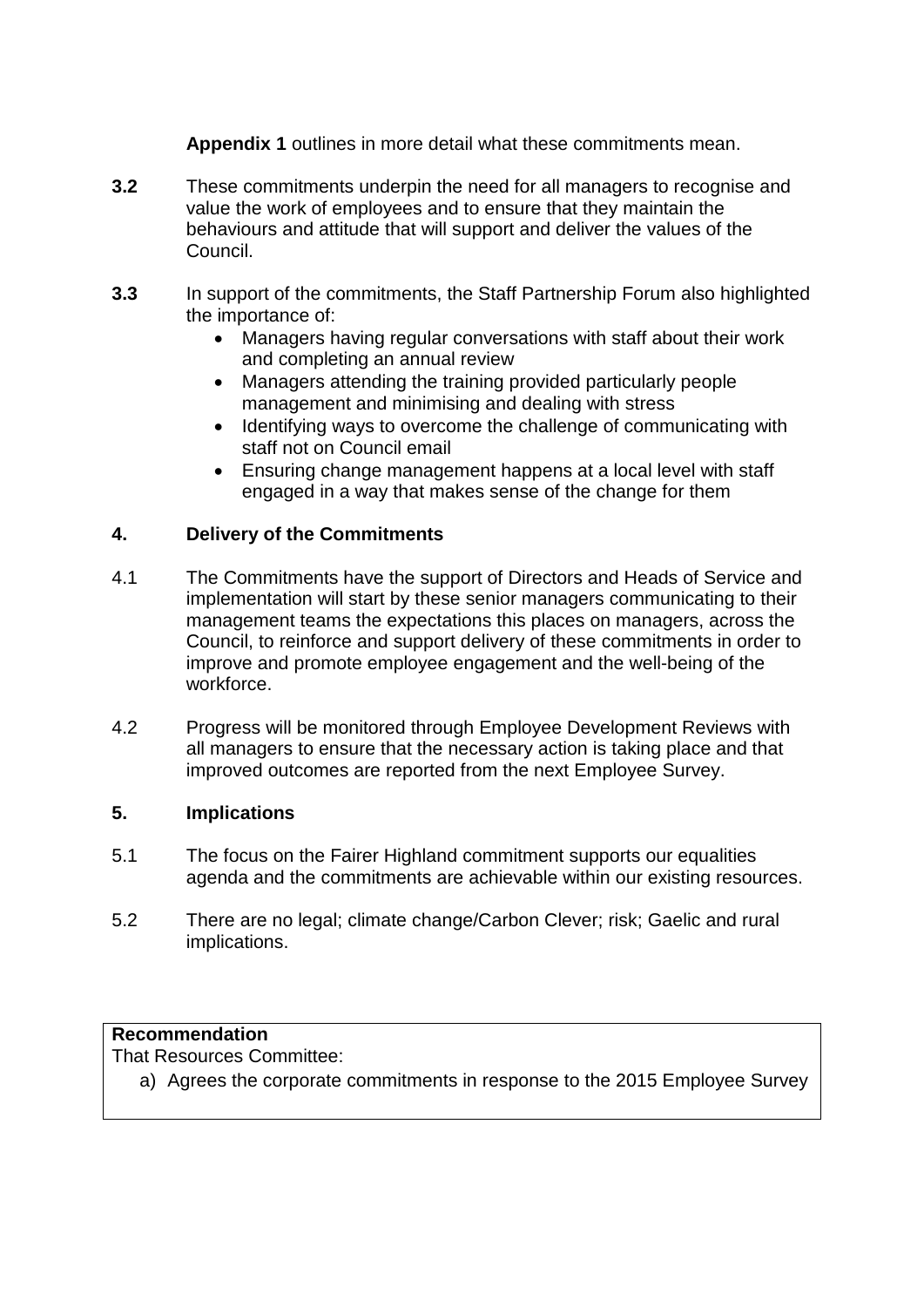Designation: Depute Chief Executive

Date: 26<sup>th</sup> October 2015

Author: Cathy Christie, Learning & Development Manager

Background Papers:

[Employee Survey Final Report](http://www.highland.gov.uk/staffsite/downloads/file/711/employee_survey_final_report) 

[Employee Survey Presentation](http://www.highland.gov.uk/staffsite/downloads/file/2440/employee_survey_2015_presentation)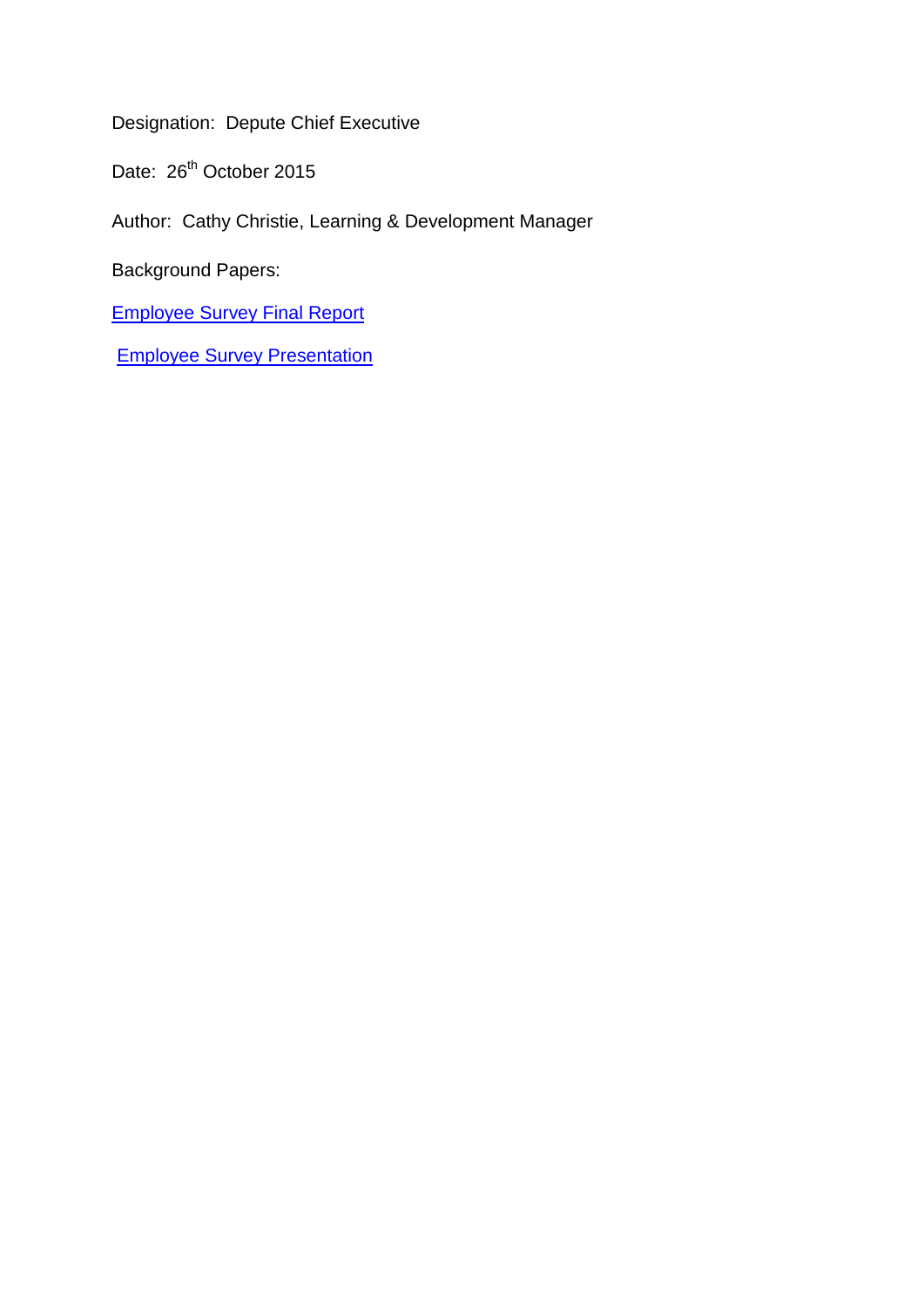| <b>Commitments</b>                                                                                                              | What you can expect                                                                                                                                                                                                                                                                                                                        | <b>Includes</b>                                                                                                                                                                                                                                                                                                                                                                                                                           |
|---------------------------------------------------------------------------------------------------------------------------------|--------------------------------------------------------------------------------------------------------------------------------------------------------------------------------------------------------------------------------------------------------------------------------------------------------------------------------------------|-------------------------------------------------------------------------------------------------------------------------------------------------------------------------------------------------------------------------------------------------------------------------------------------------------------------------------------------------------------------------------------------------------------------------------------------|
| Value and recognise staff<br>through managers<br>engaging with their staff                                                      | You will receive an annual Employee Review<br>and Development Plan and at least one other<br>review with your line manager throughout the<br>year.<br>You will be given clear objectives; praise for<br>achievement and managers will tackle poor<br>performance or inappropriate behaviour in the<br>team.                                | Develop line management skills in valuing and<br>recognising staff:<br>> Leadership Development Programme<br>> Management modules (e.g. performance<br>management; stress management; attendance<br>management)<br>$\triangleright$ Management toolkits and resources<br>$\triangleright$ Management induction<br><b>Employee Review and Development</b><br>Highland Council organisational values<br>included in all management training |
| Communicate with<br>employees in the way<br>that they prefer and<br>interpret and present<br>information to meet their<br>needs | You will receive support and advice from your<br>manager.<br>Your manager will also keep you and the team<br>informed and encourage contributions to the<br>team.<br>You will have the opportunity to receive<br>important council news direct to your personal<br>email address (if you do not have a Highland<br>Council email address). | Regular team meetings and tool-box talks<br>Clear corporate and Service information to staff<br>including successes<br>Alternative on-line approaches for key<br>communications for staff not on Council email<br>- e.g. use of personal email addresses<br>Highland Council Staff Partnership Forum                                                                                                                                      |